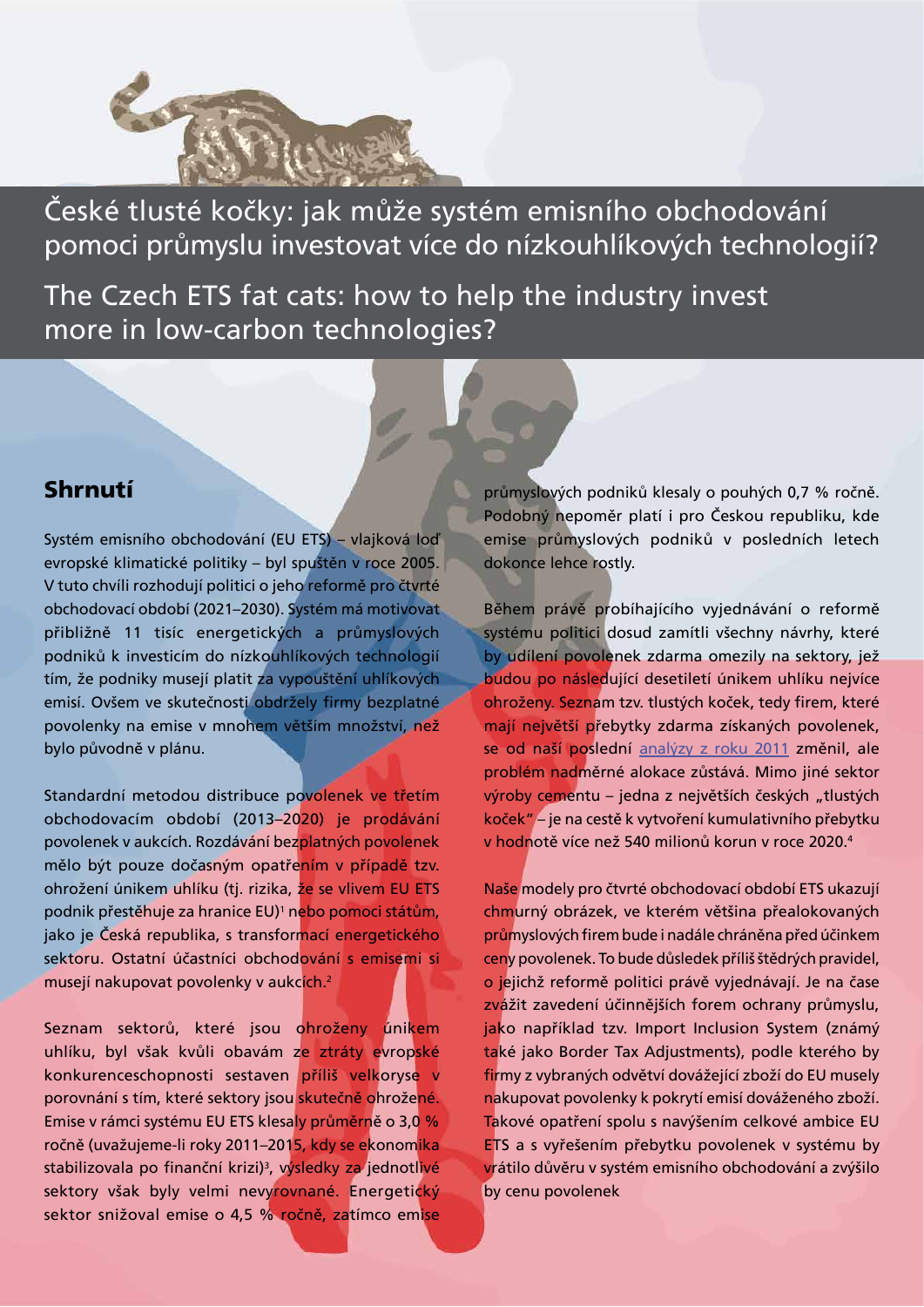### Executive summary

The Emissions Trading System (ETS), the EU's flagship climate policy, was introduced in 2005. Legislative reforms are currently being decided for its fourth phase (2021-2030). By putting a price on carbon for some 11,000 power and industrial installations, the ETS is intended to incentivise its participants to invest in low carbon technologies to avoid emissions costs. In practice, free emission allowances are being handed out in the EU ETS far more than originally intended.

The default method of allowance distribution to the EU emissions trading market should be auctioning for Phase 3, 2013-2020. Free allocation of allowances to the emitting sectors is a temporary measure, justified only to avoid carbon leakage<sup>5</sup> and to help Member States, such as the Czech Republic, to support a power sector in transition. All other participants must buy their allowances at auctions.6

Lists of sectors considered at risk of carbon leakage have been too inclusive, when compared with those genuinely at risk, due to fears around competitiveness. While on average, emissions across the whole EU ETS reduced by 3.0% per year as the European economy begun to stabilise after the financial crisis (2011-2015); the effort levels were greatly skewed across sectors. Power emissions fell by 4.5%

per year, while industrial emissions fell by only 0.7% per year.<sup>7</sup> This trend has been reflected in the Czech Republic, where industrial emissions even registered points of growth over recent years.

The latest EU ETS reform process has so far rejected proposals to target free allocation primarily towards the sectors most exposed to carbon leakage in the coming decade. The list of Czech fat cats has changed since our [2011 report on Czech Fat Cats](http://http://aa.ecn.cz/img_upload/eafd8382e68de047a49213a9ed52af69/czech-fa%250Dhttp://aa.ecn.cz/img_upload/eafd8382e68de047a49213a9ed52af69/czech-fa%250Dt-cats%250D-2011_final.pdf-2011_final.pdf), but our investigations show that the problem of overallocation has prevailed. Among others, the cement sector - one of the biggest Czech fat cats - is on track to build up cumulative surpluses translating to a windfall profit above 20 million by 2020.<sup>8</sup>

Our modelling for Phase 4 of the EU ETS paints a grim picture in which most over-allocated industries are very likely to continue to be shielded from the impact of a carbon price in result of applying current EU ETS reform options for free allocation. It's time to consider the introduction of more effective forms of protection to the industry, such as an Import Inclusion System (IIS), also known as Border Tax Adjustments, under which importers would need to purchase allowances to cover the carbon content of their imports. Such a measure, together with raising the overall ambition of EU ETS and addressing the surplus of allowances would restore faith in the system and increase the carbon price.

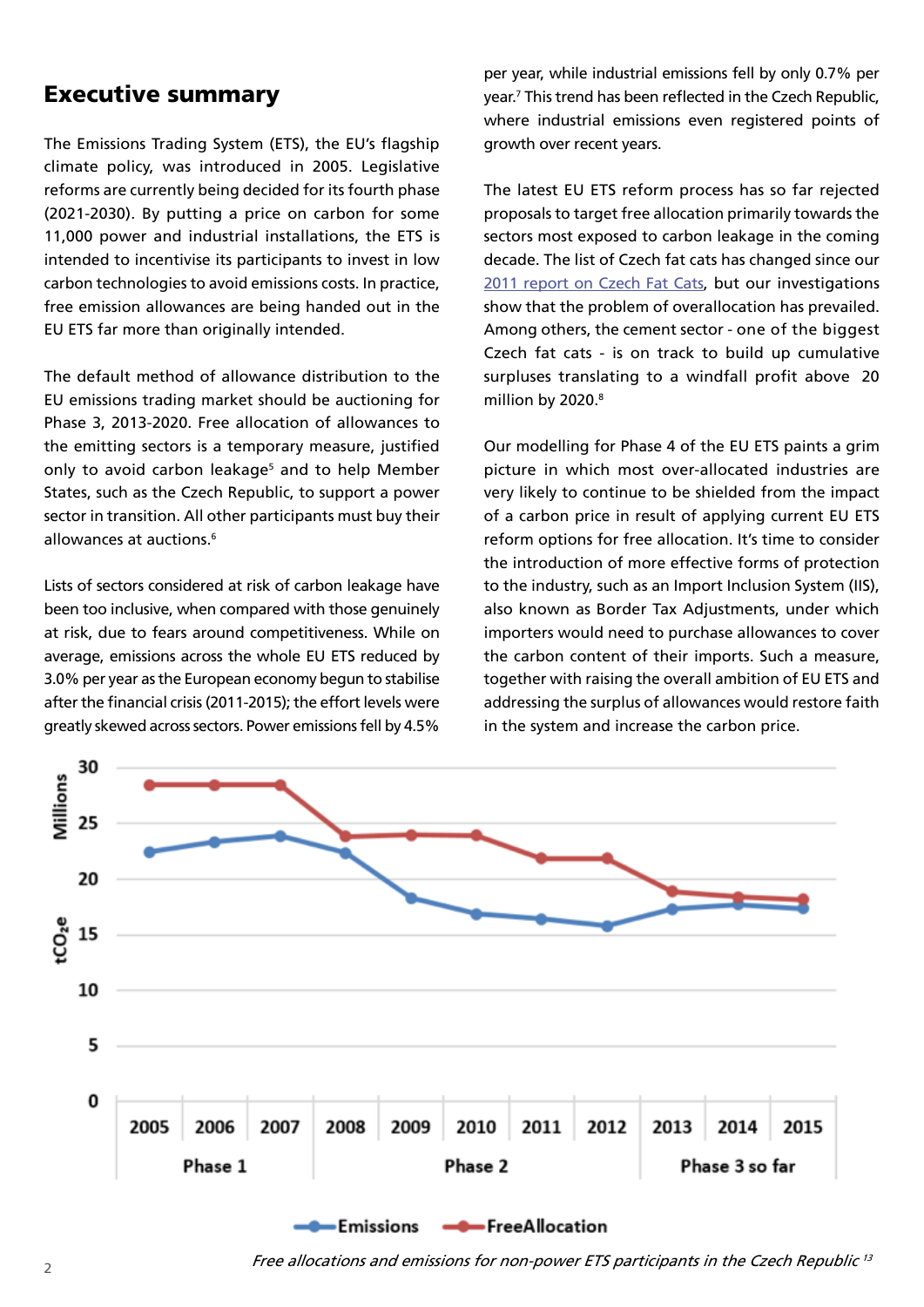## A look into the past – how did this over-allocation start?

Most sectors covered by the system have largely been insulated from the impact of the carbon price by being allocated carbon allowances for free since the onset of the system. The ETS cap was set up too generously, and during the first two phases many countries chose to allocate excessive numbers of free allowances to their industries, with allowances handed out during 2008- 2012 valid for compliance in later phases. The economic recession, together with the availability of cheap offsets for compliance, has led to a huge build-up of cumulative allowance surpluses for most sectors, as well as to the persistently low carbon price with little relevance for business decisions. Finally, after 2013 Industrial sectors considered at risk of carbon leakage are currently allocated 100% of their benchmarked free allocation applications.<sup>9</sup> Sandbag analysis revealed that there is almost universal carbon leakage protection in Phase 3.<sup>10</sup>

## Country profile

The Czech Republic is the 8th largest emitter in the system among all EU Member States. Whilst the Czech Republic has decoupled its overall economic growth from carbon emissions,<sup>11</sup> this success cannot be attributed to carbon price signals from the EU ETS. The chart at left illustrates how, in aggregate, industry in the Czech Republic has been sheltered from the carbon price as the number of allowances handed out for free has remained above actual emissions levels even after 2013. ETS participants can save surplus allowances in anticipation of future shortfalls or can sell them to gain windfall profits from the system.<sup>12</sup>

# The Czech industrial fat cats

The following table shows the industrial sectors with the highest cumulative balances in the Czech Republic. The amount of surplus varies from sector to sector, but for all but one of these top surplus sectors, the surplus has continued to grow since 2011.

We estimate that, even at the current low market prices of around EUR 5/tonne, the 2015 cumulative surplus for these Czech industrial participants would be worth

EUR 144 million (CZK 3,9 billion). Even if we reduce the surpluses for the iron and steel and coke oven sectors considerably (to take into consideration allowance transfers related to waste gas transfers)<sup>14</sup> windfall profit to Czech industry from the ETS exceeds EUR 115 million<sup>15</sup> (CZK 3,1 billion). If Czech industry had chosen to save its surplus for future compliance, rather than sell it, we estimate it could be insulated from the carbon price well into the decade after 2020, when the current EU ETS Phase 3 finishes.

More worryingly, under the options for the reform of the EU ETS system currently being negotiated, some of the Czech fat cat sectors are about to get fatter with the free allocation that will be made available to them after 2021. Even though free allocation is only supposed to be a temporary derogation from full auctioning, industrial stakeholders have seized upon the ongoing reform as an opportunity to 'reverse' the steady tightening in their free allocation during Phase 3.

The chart below illustrates the continued cumulative surplus for the sectors shown in the following table. It assumes ongoing industrial emissions continue at current levels, and applies Sandbag modelling for post-2020 free allocation, with parameters set to the European Parliament reform position.<sup>16</sup>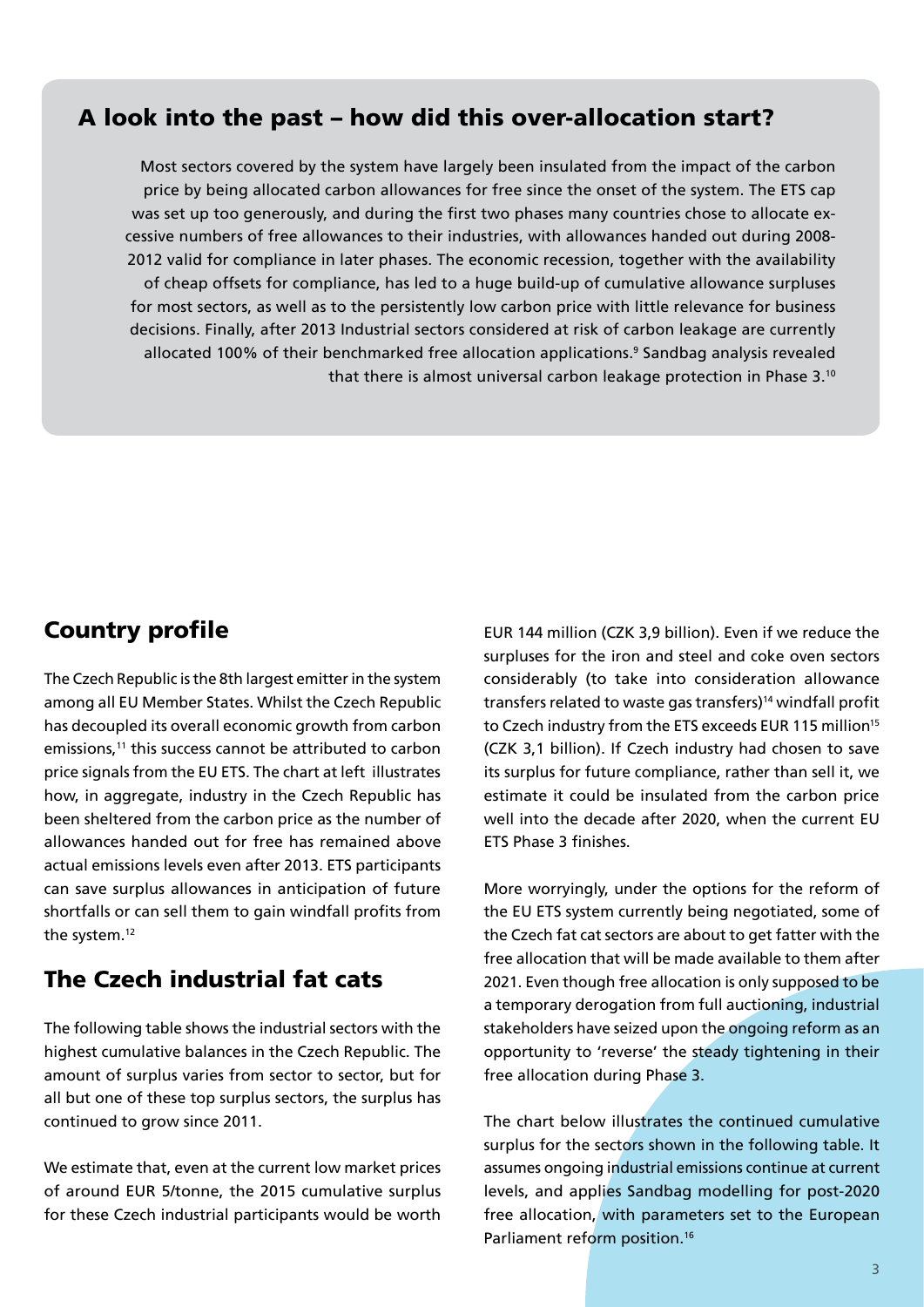| <b>Czech Republic sectors with</b> |                            | 2015 cumulative   | 2015 emissions | Number of years of emissions | value of surplus |
|------------------------------------|----------------------------|-------------------|----------------|------------------------------|------------------|
| most surplus (non-power)           |                            | balance** (tCO2e) | (tCO2e)        | covered by 2015 cumulative   | (at EUR $5/t$ )  |
|                                    |                            |                   |                | balance (at 2015 levels)     |                  |
| 24.10                              | iron & steel*              | 20,415,939        | 5,725,163      | 3.6                          | 102,079,695      |
| 23.51                              | cement                     | 2,630,065         | 2,290,218      | 1.1                          | 13,150,325       |
| 23.32                              | bricks, tiles &            | 1,193,112         | 153,670        | 7.8                          | 5,965,560        |
|                                    | construction products,     |                   |                |                              |                  |
|                                    | in baked clay              |                   |                |                              |                  |
| 23.11                              | flat glass                 | 1,034,560         | 305,492        | 3.4                          | 5,172,800        |
| 17.12                              | paper & paperboard         | 873,216           | 445,503        | 2.0                          | 4,366,080        |
| 19.10                              | coke oven products*        | 793,894           | 102,065        | 7.8                          | 3,969,470        |
| 28.15                              | bearings, gears, gearing & | 647,435           | 69,731         | 9.3                          | 3,237,175        |
|                                    | driving elements           |                   |                |                              |                  |
| 19.20                              | refined petroleum produ-   | 486,212           | 925,482        | 0.5                          | 2,431,060        |
|                                    | cts                        |                   |                |                              |                  |
| 23.52                              | lime & plaster             | 391,282           | 895,486        | 0.4                          | 1,956,410        |
| 20.13                              | other inorganic basic che- | 383,576           | 81,951         | 4.7                          | 1,917,880        |
|                                    | micals                     |                   |                |                              |                  |
| rest                               |                            | $-35,700$         | 6,376,795      | $-0.0$                       | $-178,500$       |
| total                              |                            | 28,813,591        | 17,371,556     | 1.7                          | 144,067,955      |

\* these sectors may have allowance transfers thus reducing their cumulative balances

\*\* cumulative balance = total free allocation from 2008 to 2015 - total emissions from 2008 to 2015



Build-up of cumulative surplus since 2008 for the top surplus sectors in Table 1 (taking account of 2008-2012 offset use and with waste gas transfer estimated)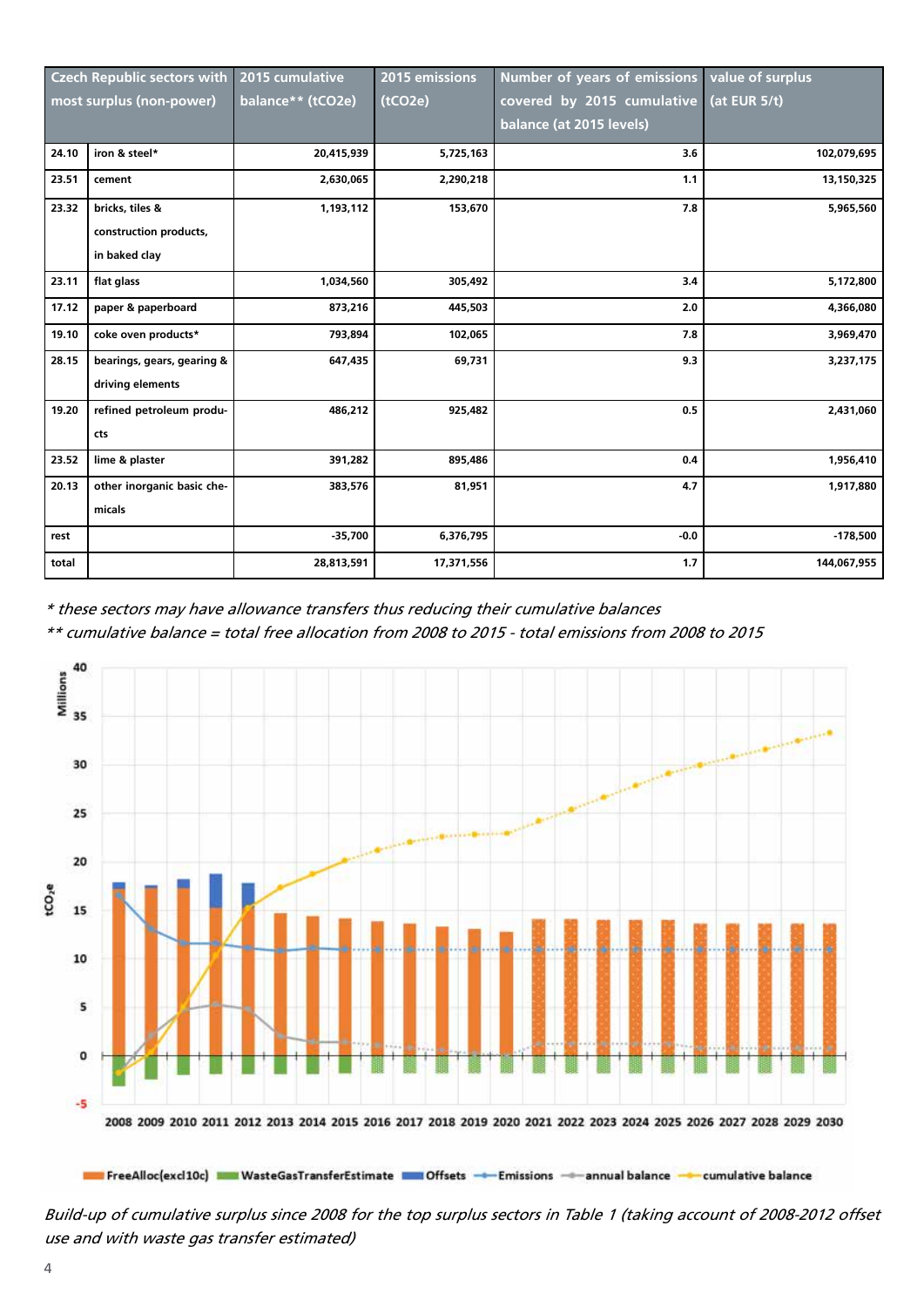### Cement: the ultimate victim of the EU ETS over allocation

As in the rest of Europe, the cement industry in the Czech Republic has built up a fat layer of cumulative surplus, while its need for protection from carbon leakage is questionable.17 The chart on page six illustrates how the four multinational cement companies operating in the Czech Republic are faring and projects their surpluses out to 2020 (assuming emissions remain at 2015 levels). At current carbon prices, these 2020 cumulative surpluses translate to a windfall profit of over EUR 20 million (CZK 540 million).

Previous analysis by Sandbag has revealed how, far from encouraging abatement investment for avoided cost and trading advantage, the approach for carbon leakage assessment so far, combined with cement's clinker based benchmark and the current thresholds for reducing free allocation following partial cessation of activities, has instead resulted in increased exports of high emission intensity cement.<sup>18</sup>

Four multinational cement companies operate in the Czech Republic. There are five integrated cement plants and one grinding plant. In 2015 the production of cement in the Czech Republic was 3.8 Mt, of which 3.7 Mt was consumed domestically, while the amount of exported cement was 0.5 Mt and the amount of imported cement was 0.4 Mt.

Our modelling for Phase 4 indicates that under the proposals currently on the table for trialogues, cement companies in the Czech Republic will mostly likely continue to build up even larger surpluses throughout the phase. This cannot be the intention of this reform.

An amendment to replace free allocations to sectors with high emissions intensity but low trade intensity with an Import Inclusion System (IIS) did not pass the Parliament vote. This amendment, under which importers would need to purchase and surrender allowances to cover the carbon content of their imports, would most likely have excluded cement from free allocation due to its relatively low trade intensity. Carbon leakage protection would have been provided via the IIS instead.

## Policy implications

In Phase 3, the total number of allowances available for free allocation to industry under the cap does not cover the total benchmarked free allocation applications. So, a uniform Cross-Sectoral Correction Factor (CSCF) is applied and this steadily increases throughout the phase. It reaches just over 82% by 2020 (a significant and very unpopular squeeze on free allocation).

In Phase 4, benchmarked free allocation applications are less likely to exceed the maximum number of allowances available for free allocation due to the following factors influencing the calculations:

- activity level change<sup>20</sup>
- $\bullet$  benchmark reductions<sup>21</sup>
- carbon leakage assessment change<sup>22</sup>
- $\bullet$  auction share reduction<sup>23</sup>
- augmentation of the effective Phase 4 cap<sup>24</sup>

Under the current reform positions on the table for trialogue negotiations, unless there is significant EUwide activity growth from current levels, a CSCF is not likely to be required until after the start of the phase, if at all. This means that free allocation to several highly emitting industrial sectors is likely to increase at the start of Phase 4 compared to the end of Phase 3.

Czech fat cats are very likely to continue to be shielded from the impact of whatever carbon price emerges after the reform negotiations. Continued coverage under the scope of the ETS also potentially shelters them from more effective emissions reductions policies. Furthermore, transferring auction share to free allocation to avoid a CSCF will have a direct impact on the number of allowances available to the Czech Republic for auctioning. The Czech Republic also stands to lose out on auction revenues if excessive free allocation to industry reduces market demand for allowances and depresses market prices.

Perhaps it's time to consider introduction of more effective forms of protection to the industry, such as an Import Inclusion System (IIS) also known as Border Tax Adjustments, under which importers would need to purchase and surrender allowances to cover the carbon content of their imports.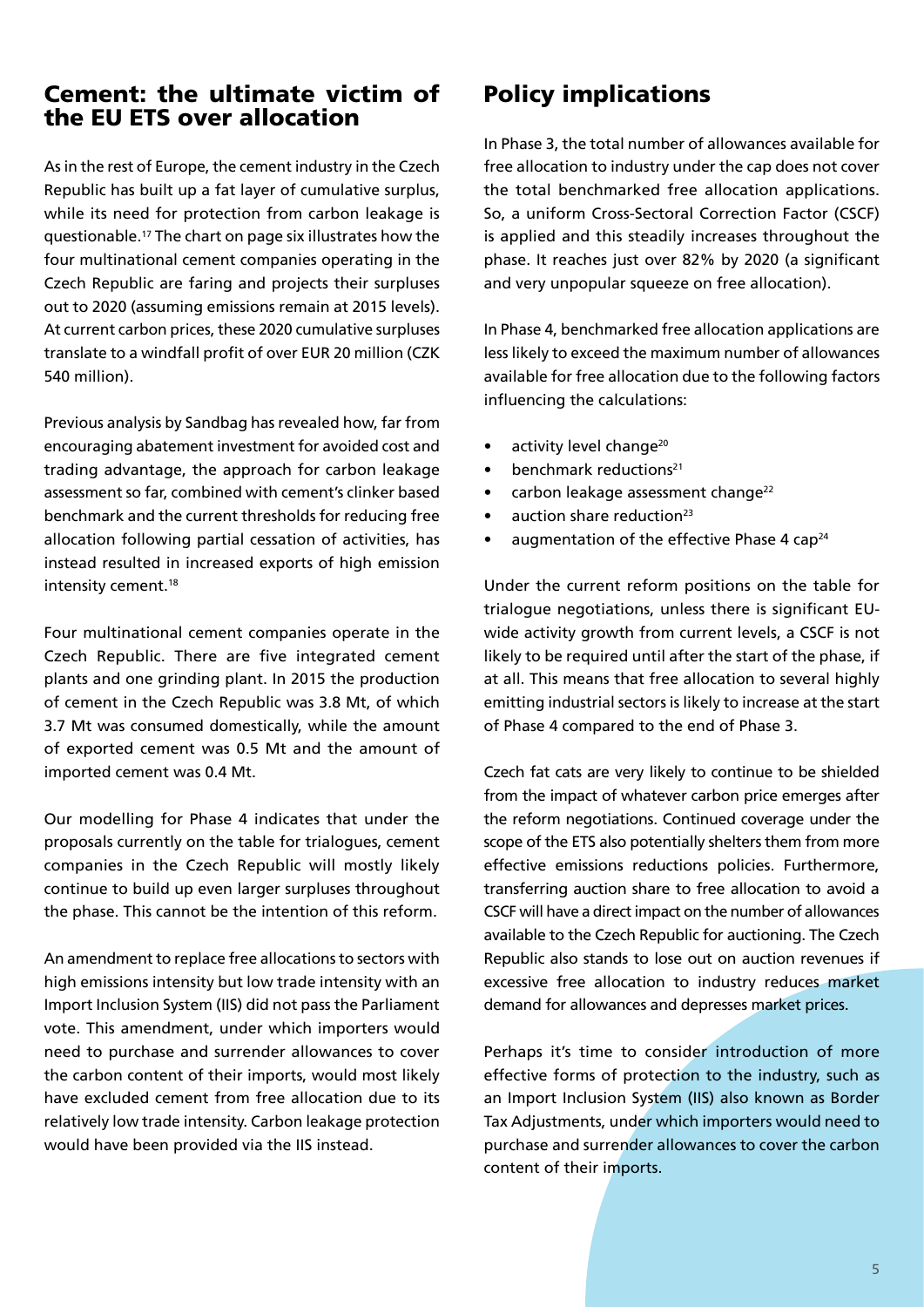

#### Czech Republic cumulative surplus for cement sector (NACE 23.51)

Cumulative surplus to 2015 and projected to 2020 by company for cement sector (NACE 23.51)<sup>19</sup>

# Policy Recommendations

The current negotiations of legislative reforms must tackle a wide range of problems affecting the functioning of the ETS: policy makers must solve the current surplus of allowances and elevate the currently low carbon price. A higher carbon price could become an economic opportunity for the Czech Republic, generating substantial auction revenues and incentivising inward investment in innovative low carbon technologies, but only if the overallocation to the industry diminishes.

#### For Phase 4, Sandbag and the Centre for Transport and Energy recommend:

- Continue support on annual cancellation from the Market Stability Reserve (MSR) and increase the MSR withdrawal rate. An even better alternative would be to remove surplus from the market quickly by rebasing the cap to the real-world level of emissions.
- Support maintaining the 57% auction share in Phase 4.
- More abatement-effective methods to protect industry from carbon leakage risk should be encouraged rather than continuing the current free allocation approach, such as Import Inclusion System (commonly referred to as a Border Tax Adjustment Mechanism).

#### **Notes**

- 1. Riziko přesunu průmyslové činnosti do oblastí mimo systém EU ETS, kde nejsou uhlíkové emise zpoplatněny,se označuje jako riziko úniku uhlíku
- 2. Výjimku podle článku 10c Směrnice o EU ETS tvoří některé země EU, které smějí rozdávat povolenky energetickému sektoru zdarma výměnou za investice do čistých technologií. Platí i pro Českou republiku
- 3. Viz publikace Sandbagu [Energy Transition in the Power](https://sandbag.org.uk/wp-content/uploads/2017/01/Energy-Transition-in-the-Power-Sector-in-Europe-2016.pdf)  [Sector in Europe 2016](https://sandbag.org.uk/wp-content/uploads/2017/01/Energy-Transition-in-the-Power-Sector-in-Europe-2016.pdf), str. 29-31 a jeho novější verze s daty EUTL za rok 2016 [zde.](https://sandbag.org.uk/project/new-data-eu-ets-emissions-2-7/)
- 4. Při současné ceně povolenky.
- 5. Potential for displacement of industrial activity to regions outside the scope of the ETS without equivalent carbon prices is referred to as carbon leakage risk
- 6. Except for Article 10c derogations from auctioning which allows some free allocation to power sector participants for member states with power sectors in transition including the Czech Republic in exchange for investments.
- 7. See Sandbag's report **Energy Transition in the Power** [Sector in Europe 2016](https://sandbag.org.uk/wp-content/uploads/2017/01/Energy-Transition-in-the-Power-Sector-in-Europe-2016.pdf), pp. 29-31 and an update using new EUTL data release [here](https://sandbag.org.uk/project/new-data-eu-ets-emissions-2-7/).
- 8. At current carbon prices.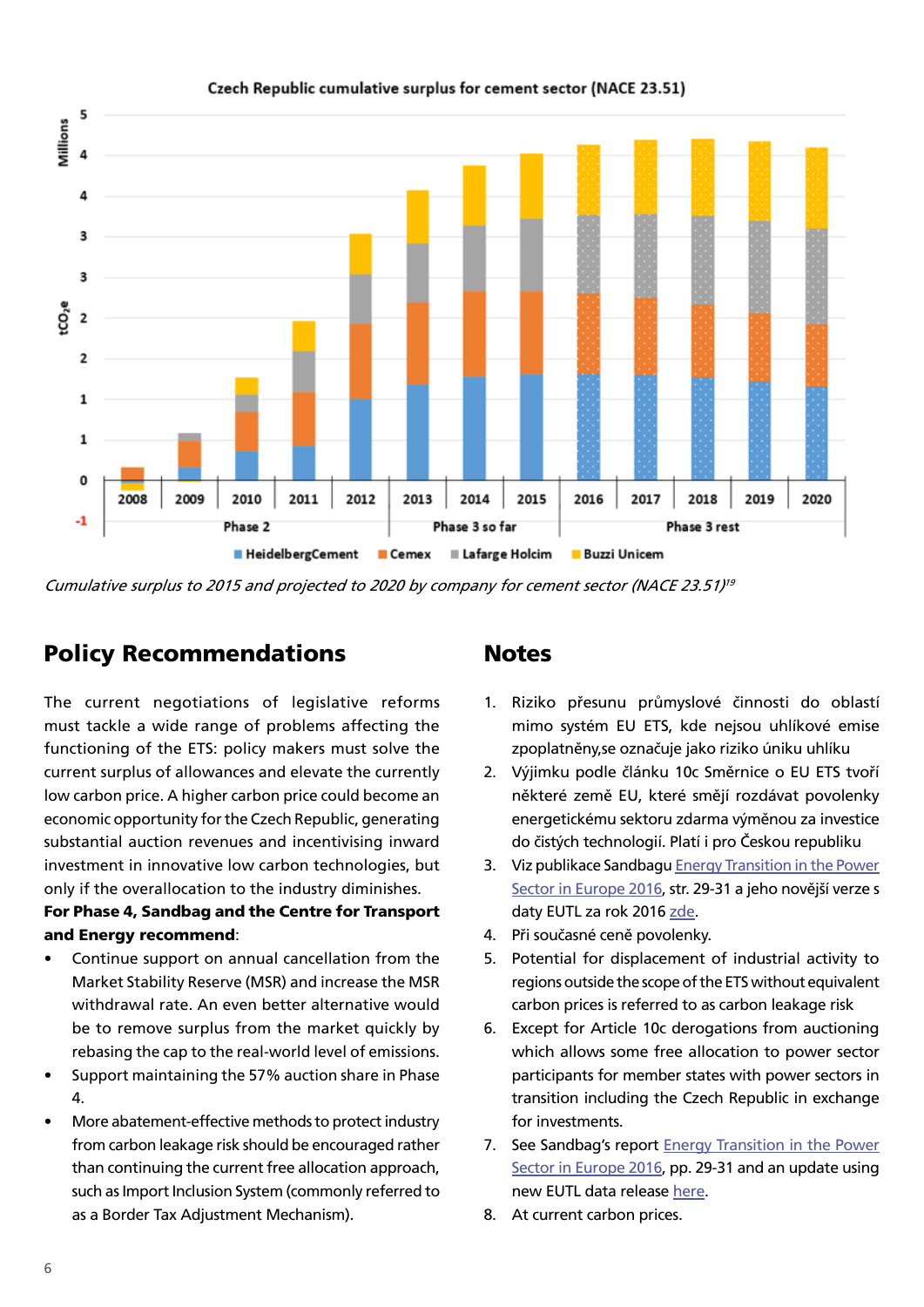- 9. Other industrial sectors receive 80% in 2013, gradually decreasing to 30% in 2020. Benchmarks reflect the average performance of the 10% most efficient installations in a sector or subsector in the EU in the years 2007-2008
- 10. See Sandbag's report [Slaying The Dragon](https://sandbag.org.uk/wp-content/uploads/2016/11/Sandbag-ETS2014-SlayingTheDragon.pdf) from 2014, p. 36 for analysis on the coverage of carbon leakage protection for Phase 3
- 11. BP data on emissions and World Bank data on GDP shared via Carbon Brief [here](https://www.carbonbrief.org/the-35-countries-cutting-the-link-between-economic-growth-and-emissions) shows how Czech Republic emissions decreased by 14% between 2000- 2014 whereas GDP increased by 40%
- 12. Surplus allowances from Phase 1 were not bankable to use for compliance in future phases (hence they are excluded from the cumulative surplus balance) but they could have been sold before their value crashed to zero at the end of the phase
- 13. Emissions reductions between 2008 and 2011 happened mainly due to economic downturn. Data from EUTL extracted July 2016; in-house mapping of installations as power or non-power (installations are mapped as power if they belong to power sector NACE codes, are combustion installations with no free allocation in Phase 3, receive Article 10c free allocations or are otherwise known to be power installations)
- 14. Part of the free allocation given to the steel industry covers emissions from its waste gases. These gases can be burnt as fuel to generate power and some are transfered to third party power generators. Allowances are also transferred with the waste gases.
- 15. This is a very conservative estimate as participants could have chosen to sell their surpluses in previous years when prices were higher.
- 16. NER from Ph4; 300 million Innov Support from FA; binary CL at 100% & 0% but with 30% FA for district heating; min BM red -0.3% for Iron and steel & Refined petroleum, -1.5% for Paper and paperboard & Fertilisers, -1% rest; auction share red to 55% to avoid a CSCF; additional SME small emitters excluded from post 2020 FA
- 17. More than 4 million tonnes by the end of 2015 which represents a windfall profit of more than EUR 20 million even at the current low EUR 5/tonne price
- 18. See our 2016 report '[Cement The Final Carbon Fatcat](https://sandbag.org.uk/project/cement-the-final-carbon-fatcat/)' available here
- 19. Data from EUTL extracted July 2016; assume 2015 emissions level post 2015; balance = free alloc + offsets – emissions
- 20. Likely lower for Ph4 (pre-recession activity levels influenced calculations for Ph3)
- 21. Minimum and maximum benchmark reduction percentages per sector are still to be negotiated during **Trialogue**
- 22. Fewer sectors expected on carbon leakage list post 2019 (Council position keeps current list for 2020)
- 23. Commission position -> no reduction; Council position allows for up to 2% reduction; Parliament position allows for up to 5% reduction
- 24. By diverting allowances that would normally be destined for the MSR (differing amounts for Commission, Council and Parliament positions)